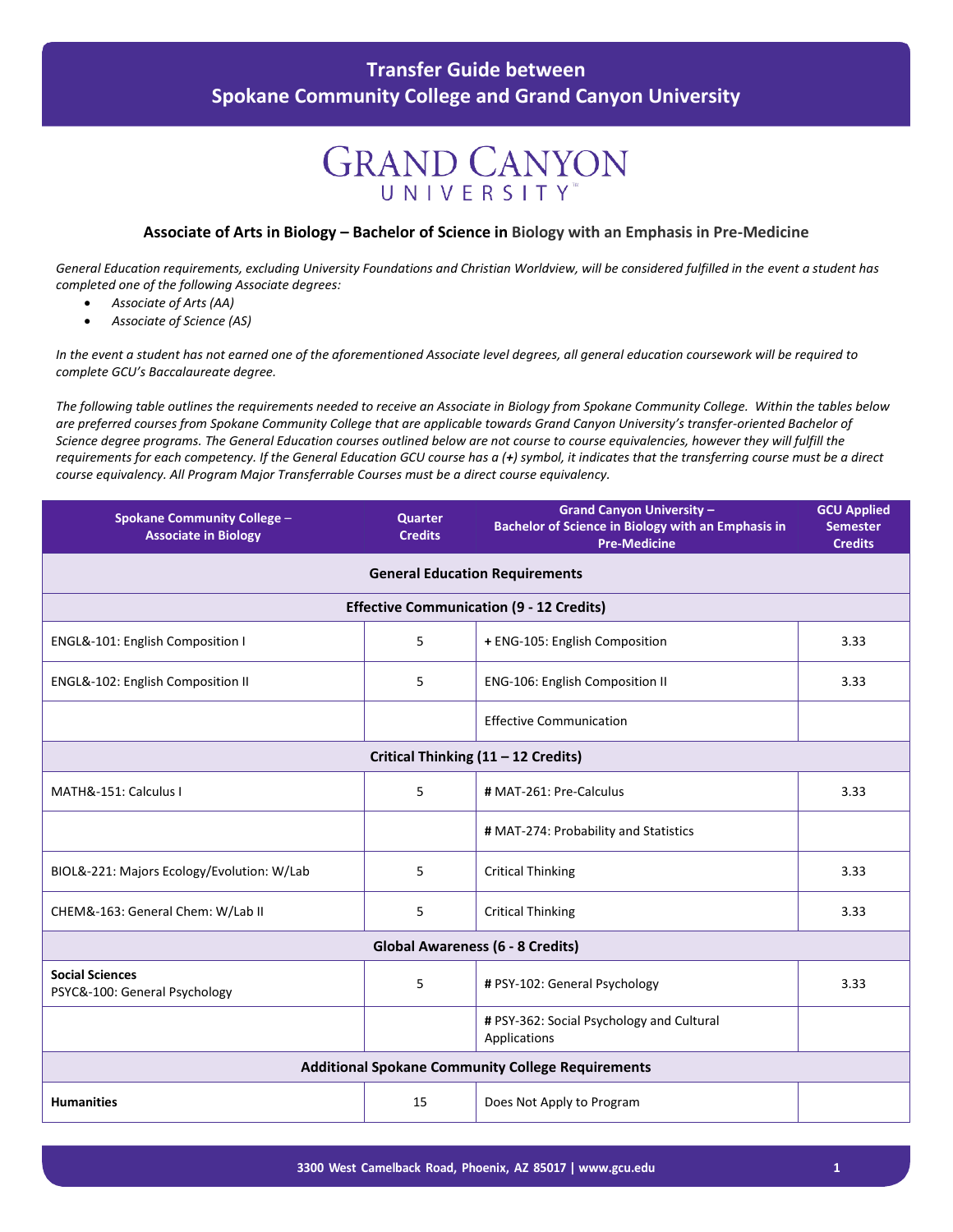# **GRAND CANYON**

| <b>Spokane Community College -</b><br><b>Associate in Biology</b>                                                                           | <b>Quarter</b><br><b>Credits</b> | <b>Grand Canyon University -</b><br>Bachelor of Science in Biology with an Emphasis in<br><b>Pre-Medicine</b> | <b>GCU Applied</b><br><b>Semester</b><br><b>Credits</b> |
|---------------------------------------------------------------------------------------------------------------------------------------------|----------------------------------|---------------------------------------------------------------------------------------------------------------|---------------------------------------------------------|
| <b>Social Science</b>                                                                                                                       | 10                               | Does Not Apply to Program                                                                                     |                                                         |
| <b>Health-Related/PE/Recreational/Leisure Activities</b>                                                                                    | 5                                | Does Not Apply to Program                                                                                     |                                                         |
| <b>Electives</b>                                                                                                                            | 10                               | Does Not Apply to Program                                                                                     |                                                         |
| BIOL&-222: Majors Cell/Molecular: W/Lab                                                                                                     | 5                                | Does Not Apply to Program                                                                                     |                                                         |
| BIOL&-223: Majors Organismal Phys: W/Lab                                                                                                    | 5                                | Does Not Apply to Program                                                                                     |                                                         |
| Bachelor of Science in Biology with an Emphasis in Pre-Medicine: Program Major Transferrable Courses                                        |                                  |                                                                                                               |                                                         |
| CHEM&-161: General Chem: W/Lab I                                                                                                            | 5                                | CHM-113: General Chemistry   AND<br>CHM-113L: General Chemistry I Lab                                         | 3.33                                                    |
| CHEM&-162: General Chem: W/Lab II                                                                                                           | 5                                | CHM-115: General Chemistry II AND<br>CHM-115L: General Chemistry II Lab                                       | 3.33                                                    |
| Total Semester Credit Hours Needed to Complete Associate in Biology at Spokane Community College                                            |                                  |                                                                                                               | <b>60 Credits</b>                                       |
| Total Semester Credit Hours applied to Bachelor of Science in Biology with an Emphasis in Pre-Medicine at Grand Canyon<br><b>University</b> |                                  |                                                                                                               | <b>26 Credits</b>                                       |
|                                                                                                                                             |                                  |                                                                                                               |                                                         |

All students must meet 36 Upper Division credit requirement, as well as 30 GCU credits to meet residency requirement. Students must meet Upper Division credit requirement even if content of an Upper Division course requirement is met with a Lower Division course.

| <b>Symbol Key</b> |                                                                                                                                                                                                                                                                                                                                                                                                                               |  |
|-------------------|-------------------------------------------------------------------------------------------------------------------------------------------------------------------------------------------------------------------------------------------------------------------------------------------------------------------------------------------------------------------------------------------------------------------------------|--|
| +                 | Symbol indicates the Spokane Community College must meet specific content requirements (or higher) in order to fulfill GCU's<br>course.                                                                                                                                                                                                                                                                                       |  |
| Λ                 | Symbol indicates the Spokane Community College course meets the content requirement but does not fulfill GCU's upper division<br>requirements.                                                                                                                                                                                                                                                                                |  |
| #                 | Symbol indicates this course is a specified General Education course. This means the transferring institution course must meet<br>specific content requirements in order to fulfill GCU's course requirement. Please be advised specified General Education<br>coursework is not treated like other general education coursework and is not automatically waived upon completion of a<br>transfer-oriented Associates degree. |  |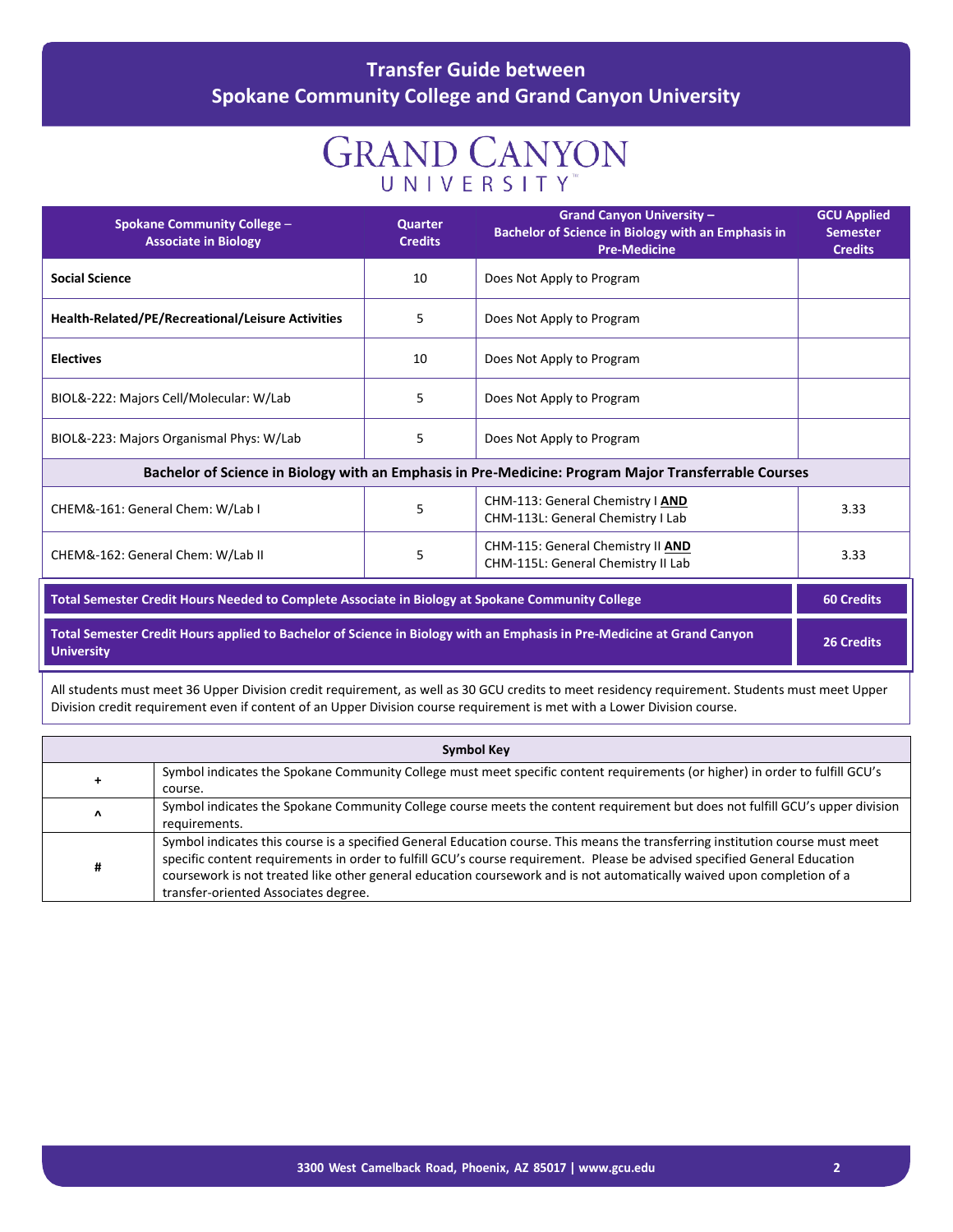# **GRAND CANYON**

| Course #        | <b>Bachelor of Science</b>                                                     | <b>Semester</b><br><b>Credits</b> |  |
|-----------------|--------------------------------------------------------------------------------|-----------------------------------|--|
|                 | Non-transferable GCU General Education: 8 Credits                              |                                   |  |
| <b>UNV-303</b>  | <b>University Success</b>                                                      | 4                                 |  |
| CWV-301         | Christian Worldview                                                            | 4                                 |  |
|                 | <b>General Education Requirements</b>                                          |                                   |  |
| # MAT-274       | Probability and Statistics                                                     | 4                                 |  |
| # PSY-362       | Social Psychology and Cultural Applications                                    | 4                                 |  |
|                 | Bachelor of Science in Biology with an Emphasis in Pre-Medicine: Program Major |                                   |  |
| <b>SCI-150</b>  | <b>Critical Analysis in Science</b>                                            | 4                                 |  |
| <b>BIO-181</b>  | <b>General Biology I</b>                                                       | 3                                 |  |
| <b>BIO-181L</b> | General Biology I Lab                                                          | $\mathbf{1}$                      |  |
| <b>BIO-210</b>  | Anatomy and Physiology for Science Majors I                                    | 3                                 |  |
| <b>BIO-210L</b> | Anatomy and Physiology for Science Majors I Lab                                | $\mathbf{1}$                      |  |
| <b>BIO-215</b>  | <b>General Microbiology</b>                                                    | 3                                 |  |
| <b>BIO-215L</b> | <b>General Microbiology Lab</b>                                                | $\mathbf{1}$                      |  |
| BIO-211         | Anatomy and Physiology for Science Majors II                                   | 3                                 |  |
| <b>BIO-211L</b> | Anatomy and Physiology for Science Majors II Lab                               | $\mathbf{1}$                      |  |
| <b>BIO-182</b>  | <b>General Biology II</b>                                                      | 3                                 |  |
| <b>BIO-182L</b> | General Biology II Lab                                                         | $\mathbf{1}$                      |  |
| CHM-231         | Organic Chemistry I                                                            | 3                                 |  |
| <b>CHM-231L</b> | Organic Chemistry I Lab                                                        | $\mathbf{1}$                      |  |
| <b>BIO-355</b>  | <b>Medical Terminology</b>                                                     | $\overline{2}$                    |  |
| <b>SCI-318</b>  | Research Methods & Design                                                      | 4                                 |  |
| PHY-111         | <b>General Physics I</b>                                                       | 3                                 |  |
| PHY-111L        | General Physics I Lab                                                          | $\mathbf{1}$                      |  |
| <b>CHM-232</b>  | Organic Chemistry II                                                           | $\mathbf{3}$                      |  |
| <b>CHM-232L</b> | Organic Chemistry II Lab                                                       | $\mathbf{1}$                      |  |
| <b>BIO-457</b>  | Genetics                                                                       | 4                                 |  |
| CHM-360         | Principles of Biochemistry                                                     | $\mathbf{3}$                      |  |
| CHM-360L        | Principles of Biochemistry Lab                                                 | $\mathbf{1}$                      |  |
| PHY-112         | <b>General Physics II</b>                                                      | $\mathbf{3}$                      |  |
| PHY-112L        | General Physics II Lab                                                         | $\mathbf{1}$                      |  |
| <b>BIO-483</b>  | Pathophysiology                                                                | $\overline{4}$                    |  |